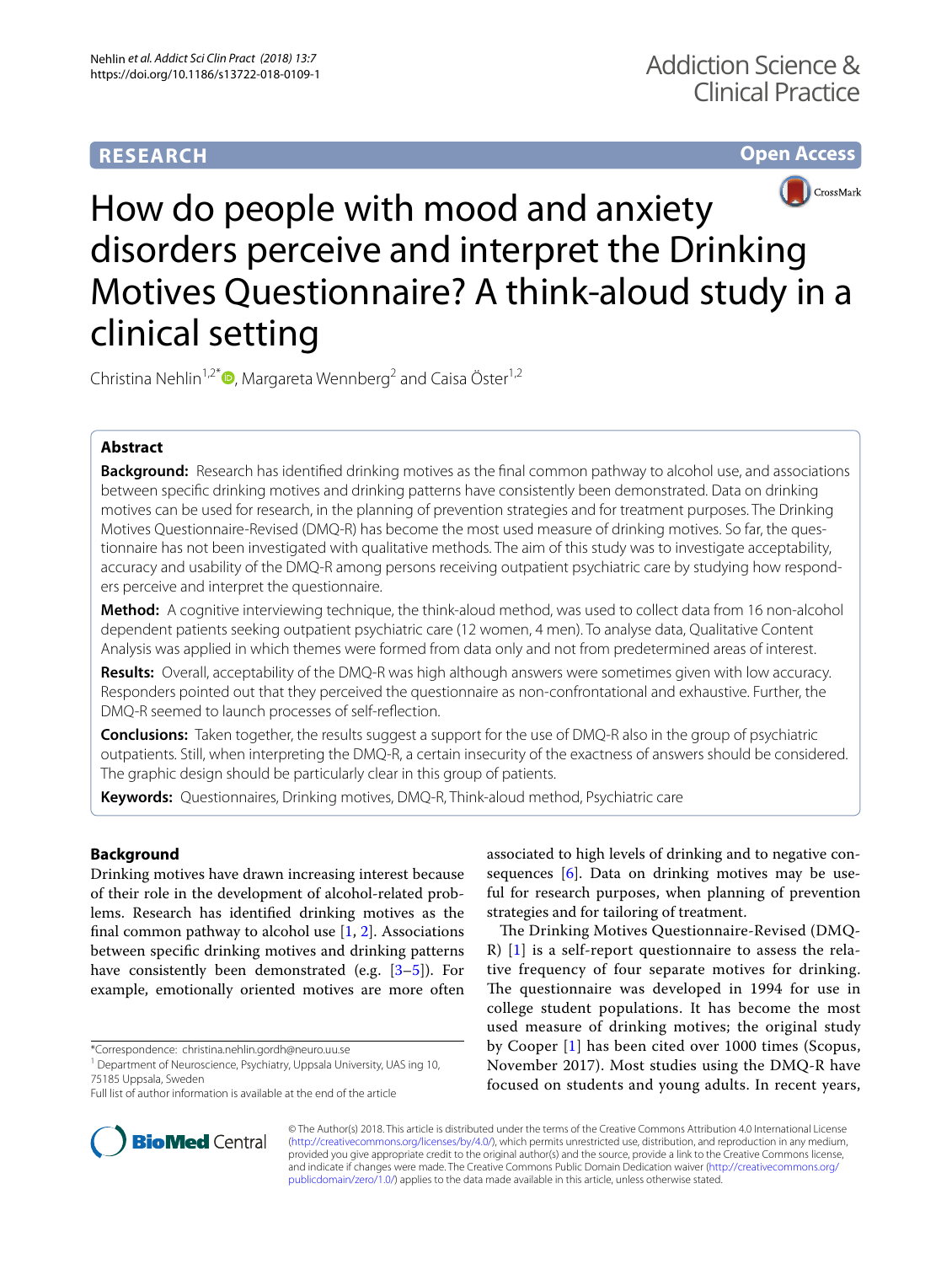the DMQ-R has been applied also in studies in the general population  $[7, 8]$  $[7, 8]$  $[7, 8]$  $[7, 8]$  $[7, 8]$ . Although the questionnaire was developed for non-clinical samples, it has recently been used in studies of persons with alcohol use problems [\[3](#page-5-2), [9\]](#page-5-7). Further, in a recent study our group could confrm the four-factor structure of the Swedish version of the DMQ-R in a group of adults seeking outpatient psychiatric care [[10\]](#page-5-8).

To evaluate the performance of a questionnaire, direct study of the question-and answer process is recommended [[11](#page-5-9), [12\]](#page-5-10). Still, only a small number of studies have investigated how respondents in health care settings interpret questions and statements and what their thoughts are when doing so  $[13–16]$  $[13–16]$  $[13–16]$  $[13–16]$ . Results from those studies indicate that, although well validated with standard psychometric methods, questionnaires are not always perceived as intended: responders may interpret questions in unexpected ways and have difficulties understanding them [[13\]](#page-5-11). To our knowledge, no such studies have been performed in a psychiatric setting.

The DMQ-R has not been investigated with qualitative methods. To extend the knowledge about the psychometric properties, the usability and utility of the DMQ-R in diferent settings, a project called "Motives for drinking" was initiated (for previous reports, see  $[3, 10]$  $[3, 10]$  $[3, 10]$  $[3, 10]$ ). This study is a part of that project, aiming to further investigate the benefts and shortcomings of the questionnaire by studying how respondents perceive and interpret the questionnaire. The specific aim of this study was to provide qualitative knowledge of acceptability, accuracy and usability of the DMQ-R among persons receiving outpatient psychiatric care by studying how responders perceive and interpret the questionnaire.

#### **Method**

#### **Setting and participants**

Data were collected among patients visiting a psychiatric outpatient clinic for mood and anxiety disorders at a university hospital in Sweden. The hospital's procedure includes referring those patients who have a substance use disorder or psychosis as a main diagnosis to separate specialist clinics and those patients did not take part in this study. In the eligible group of patients with mood and anxiety disorders, co-morbidity with personality disorders or ADHD/autism spectrum disorders may occur, but no patient was diagnosed with any substance use disorder. The only criterion for inclusion was having consumed alcohol during the last 12 months. All staff at the outpatient unit were asked to inform and invite their patients to participate in the study. No compensation was offered. The project was approved by the Ethical Review Board of Uppsala University (Reg. No. 2015/434).

#### **The Drinking Motives Questionnaire‑Revised (DMQ‑R)**

The Drinking Motives Questionnaire-Revised (DMQ-R) [[1\]](#page-5-0) measures four types of drinking motives: enhancement, coping, conformity and social. Drinking to increase positive mood refects an internal, positive-reinforcement *Enhancement* motive for alcohol consumption (e.g. drinking to feel high). Drinking to reduce negative afect refects an internal, negative-reinforcement *Coping* motive (e.g. drinking to forget problems). Alcohol consumption to avoid negative social consequences refects an external, negative-reinforcement *Conformity* motive (e.g. drinking to ft in with others). Drinking in order to obtain social rewards refects an external, positive-reinforcement *Social* motive (e.g. drinking to celebrate with friends).

The DMQ-R consists of 20 items, five per dimension. Participants rated the frequency of drinking for each item on an ordinal scale with six response categories (1 = never, 2 = almost never, 3 = some of the time,  $4 =$  about half of the time,  $5 =$  most of the time,  $6 =$  almost always). To avoid space-demanding iterations, all items were not fully written out. The questionnaire and its graphic design is presented in Additional fle [1](#page-4-0).

#### **Data collection**

The think-aloud method was used to collect data. This method, also known as protocol analysis, was introduced in the feld of psychology in the 1980s as a way to understand elementary cognitive processes as they unfold over time [[11,](#page-5-9) [17](#page-5-13)]. To provide information about their thought processes, respondents are asked to "think aloud" while completing a task  $[17]$  $[17]$ . The researcher assumes a nonactive position in the room and only interferes to remind respondents to keep thinking aloud. The think-aloud method has been used to investigate self-report questionnaires and is also recommended for cognitive pre-testing of survey questions  $[11–16, 18]$  $[11–16, 18]$  $[11–16, 18]$  $[11–16, 18]$  $[11–16, 18]$ . Findings can be used to refne measures or highlight areas for consideration when applying them [[19](#page-5-15)].

Participants in this study were offered oral and written information by their ordinary caregiver and those who chose to participate were scheduled for a session with one of the researchers MW or CN. The information pointed out that the study focused on the thoughts while answering a questionnaire rather than on the actual answers. At the session, participants were informed again and signed a consent form. They were instructed to think aloud: to say whatever came into their mind while responding to the questionnaire. They were informed that they could be reminded to keep talking, and that questions about items would not be answered by the researcher. If participants remained silent for 5–7 s when completing the DMQ-R, they were asked what they were thinking about. In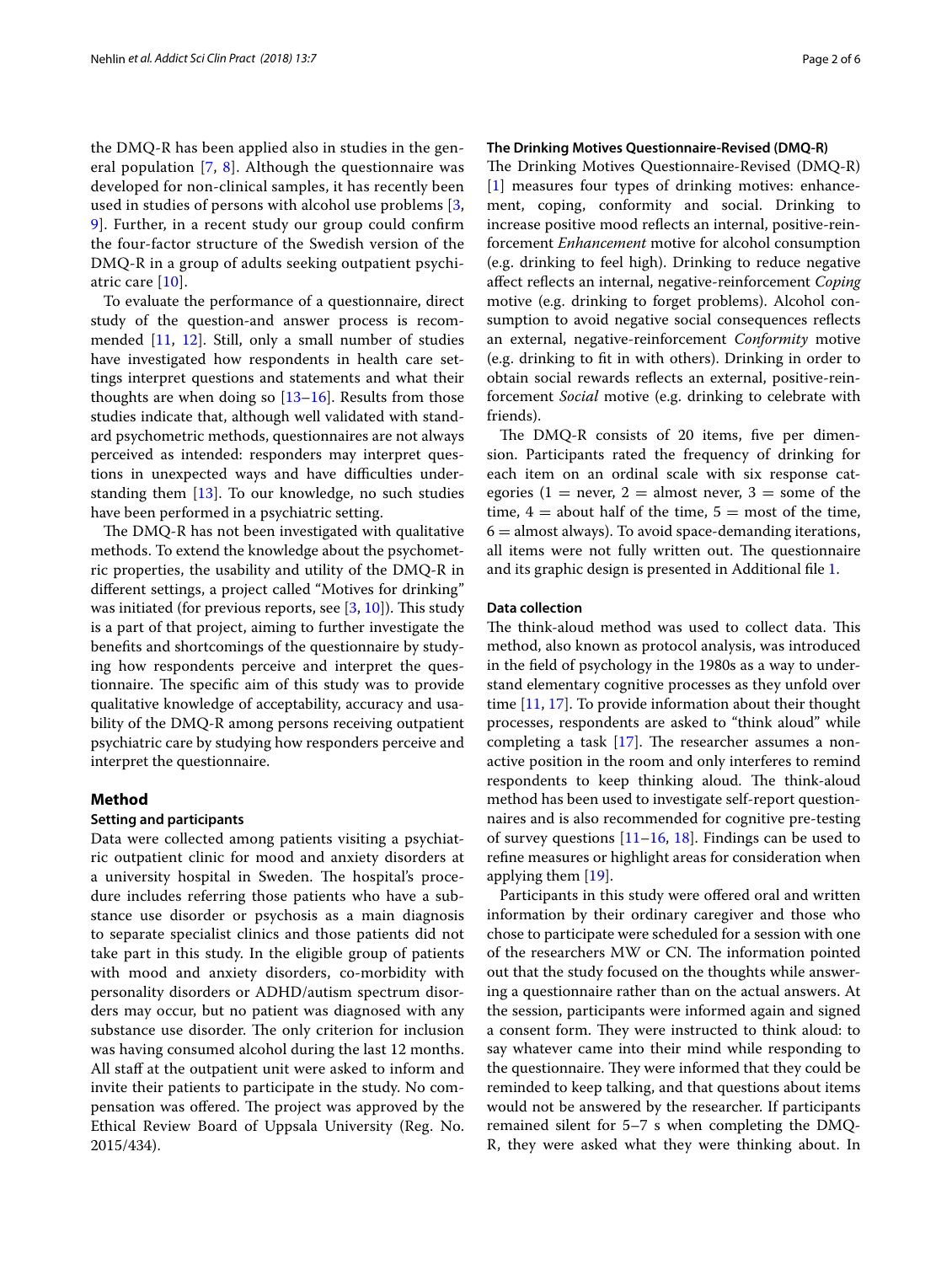case verbalized thoughts were unclear, participants were asked to explain more explicitly. At the end of the session, participants were asked what they thought of flling out the questionnaire and what its pros and cons were. They were also asked if they thought something was missing. All sessions were recorded with MP3-players and transcribed verbatim.

#### **Data analysis**

To analyse the think-aloud data, the researchers conducted Qualitative Content Analysis using an inductive approach  $[20]$ . Themes were identified and analysed inductively, i.e. themes were formed from data only and not from predetermined areas of interest.

The transcripts were read several times by authors CN and MW separately. Meaning units—words and sentences of interest for the aims of the study—were coded. Following a joint discussion, codes were sorted into themes. The material was re-read by both authors CN and MW and themes were used to sort the codes. The analysis continued until all themes were deemed to be clearly defned and distinct from one another. All authors discussed the coding of data until consensus was achieved and themes were perceived as describing the content concisely. In addition to being researchers, all authors have extensive experience in the feld of psychiatric care and/or substance use treatment.

#### **Results**

Of the 16 individuals included, 12 were women and four were men None of them was diagnosed with an alcohol use disorder but all had consumed alcohol during the past 12 months. All those approached except for one patient consented to take part. Ages ranged from 26 to 67; mean age (SD) was 45.2 (10.9), median was 46.5 years. All participants were diagnosed with a mood or anxiety disorder (ICD-10 F30-48  $[21]$ ) as a main diagnosis. The interview sessions were between 3:43 and 29:33 min long with a median length of 10:39 min. All interviews were included in the analysis.

The results are presented under the three identified themes with verbatim quotes to illustrate the fndings. The themes are *Interpretation of the questionnaire*, *Experiences rather than motives* and *Self*-*refection.*

## **Theme: interpretation of the questionnaire**

In all, 88 verbalizations concerned the interpretation of the questionnaire: the graphic design (43 comments), the formulation of questions (31 comments) and the lack of suitable response options (14 comments). The graphic design was initially confusing to some participants, a subject that generated 16 verbalizations.

*How often do you drink…here, I am probably not supposed to fll in on the dotted lines, but in the box… [reads the response options]. So this is some kind of headline to this section… (#5, male 49 yrs)*

The fact that questions could be posed repeatedly in similar forms produced 17 comments.

Although participants generally understood the questions, some words and terms were perceived as equivocal. In all, 31 verbalizations concerned interpretations of the questions. The concept "how often" was sometimes difficult to quantify. It was associated with consumption level and not with comparisons to other times the person had consumed alcohol. Ten verbalizations were noted on this subject.

*'Some of the times', that's very relative. To me, 'soon' is within ten minutes. I have a friend, he thinks 'soon' is within an hour. It's just about the same with 'some of the times'. (#9, female 36 yrs)*

Another concept that was perceived equivocally was getting high (Item no. 9: "How often do you drink to get high?") One participant interpreted "to get high" as "to be intoxicated" or "really drunk". Another interpreted the wording as "slightly afected by alcohol". Still another participant contemplated:

*…it depends on what you mean by 'high'. To get high, that's to be sort of upbeat to me. But I mostly want to calm down, so no… (#4, female 38 yrs)*

The participants sometimes had difficulty relating to the situation described in the question.

*…because it makes social gatherings more fun. It depends on the context…if I go out after work with some colleagues, maybe we'll drink wine together. But other times it's a family gathering and I may as*  well drink cola...What should I put here? This was *really difcult. (#13, female 49 yrs)*

Participants were eager to fulfl their task, but in all 14 verbalizations indicated difficulty finding a suitable response option. Instead, they chose a rough estimate.

*…to celebrate…well, no…I put 'almost never', it is… it is mostly because I want to move on from the question and I don't want to leave the questionnaire incomplete. (#10, female 53 yrs)*

### **Theme: experiences rather than motives**

When participants refected on the questions it was common to refer to practical experiences, situations the person had been in. Those experiences – rather than the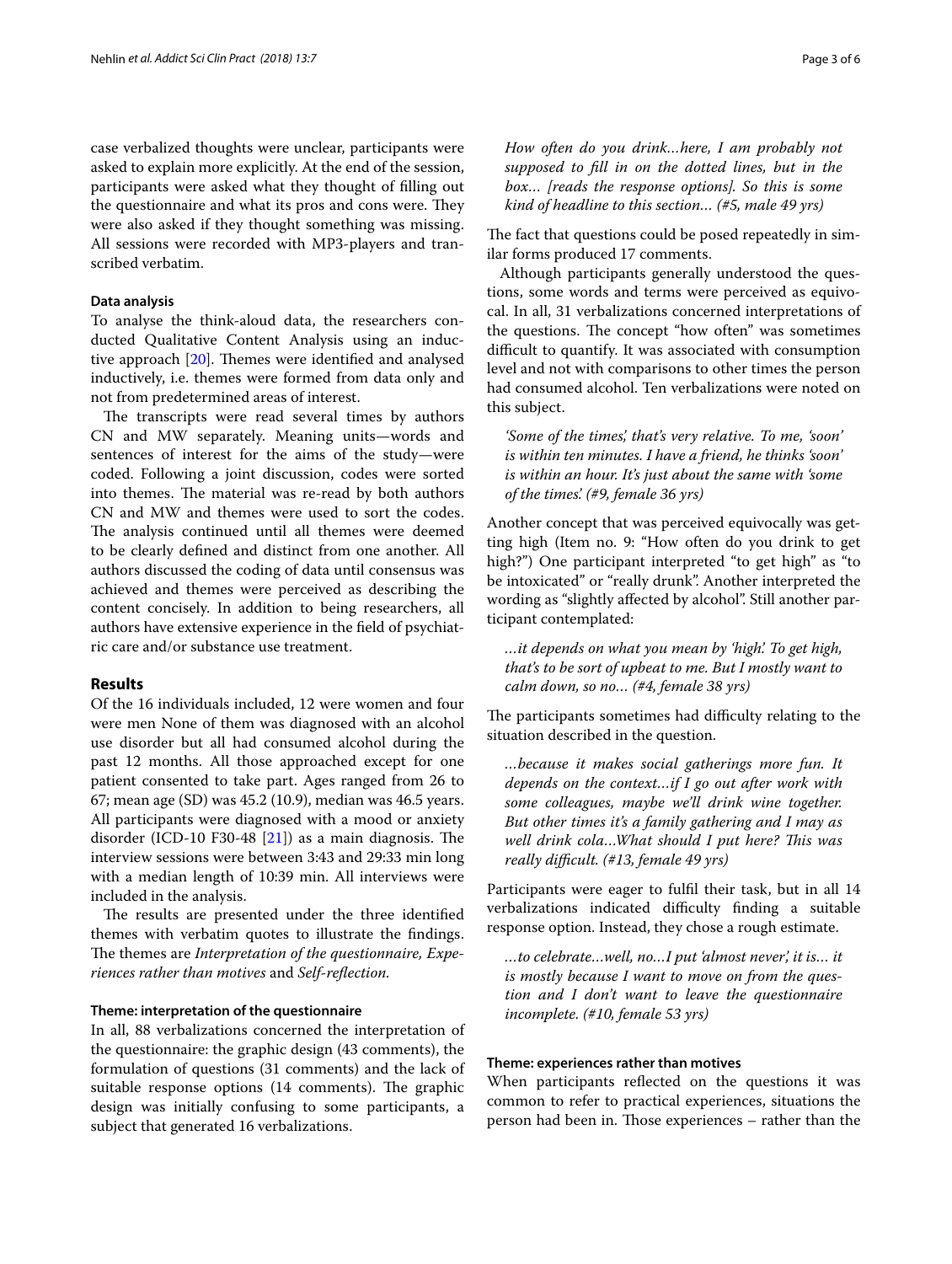motive for drinking—seemed to guide the response. This theme gathered 29 verbalizations.

*…because it gives you a pleasant feeling. Yes, to me it does, it makes me calmer. Because it makes you feel more self-confdent…yes, that is common. (#4, female 38 yrs)*

*…because it gives you a pleasant feeling. If you drink moderately, yes. But if you drink too much, absolutely not. I get really sick from it. (#2, female 34 yrs)*

#### **Theme: self‑refection**

The questions led some of the participants to reflect on their alcohol use and motives. This was spontaneously commented on six times.

*You really start refecting on your drinking. Something happens to you when you're asked these questions. […] You really confront yourself with these questions, and I think that might be a good thing. It could be a kind of an opening to your understanding that this isn't good, maybe. (#13, female 49 yrs) I think these questions are…they make it difcult to lie. It's easier to lie if you are asked how much, how many beers did you drink. (#8, male 35 yrs)*

#### **Additional observations**

Participants who were insecure about how to reply often chose the alternative "Some of the times".

*"To get high. [long pause]. Hm. I don't really know. But maybe we can say "Some of the times". (#2, female 34 yrs)*

The participants that ruled out conformity motives did so particularly decisively.

*Because your friends pressure you to drink…Never! I drink when I decide to. And if I don't feel like drinking when somebody ofers me a drink, I just say no thanks. (#11, male 44 yrs)*

Some participants commented that they found the questionnaire non-confrontational and exhaustive.

*I think…they were good questions, they were neutral. Not moralistic… they don't ask how often you drink, and so on. And they were comprehensive, I can say. They approach the question of why you drink from all kinds of angles. (#15, female 55 yrs)*

Others pointed out that it covered important areas that no one had asked them about before.

Five responders commented that an important drinking motive was that alcohol tastes good and goes well with food. One person felt a response option was missing for questions about which she was uncertain.

#### **Discussion**

This is the first study to report qualitative data from thought processes of persons responding to the DMQ-R. In our study, we were able to fnd out more about interpretations and reasoning among the psychiatric outpatients. Information collected using the think-aloud method would have been difficult to collect with fixed response options or by asking participants retrospective questions.

The acceptability of the questionnaire was generally high; it was well understood by the participants. However, there were many comments concerning similarities among the questions and the iterations seemed to create some vexation and insecurity. Thus, a shorter version may be to prefer. In a previous study with patients seeking psychiatric care, we found psychometric properties of the short form DMQ-R SF to be valid and even with a slightly better model fit than the DMQ-R  $[20]$  $[20]$ . The results of this study add to the preference for the use of the short form of DMQ-R.

A large number of verbalizations pertained to the questionnaire itself: its graphic design, the formulation of questions and the lack of suitable response options. Some respondents perceived the graphic design used in our study as confusing. For simplifcation, the questions were not fully written out. One patient broke off the interview after 4:30 min, as he felt his symptoms produced an uncomfortably stressful situation. Two other participants mentioned their ADHD symptoms as a possible explanation for their difficulties understanding the questionnaire. When addressing patients in psychiatric care there may be a certain need for explicitness, as their psychiatric condition may create cognitive disturbances.

The verbalizations concerning difficulties finding an apt response option indicate that some tentativeness is needed when interpreting the results of the questionnaire. The option "Some of the time" was often chosen when responders were insecure about how to reply. The responses "Some of the time" may thus represent low accuracy.

Before giving a response, many participants considered the effects alcohol has on them rather than their motives for drinking. It was clear that they were referring to their experiences and the consequences of drinking. In cognitive psychological theory, the frequently cited "Questionand answer model" (e.g.  $[11]$  $[11]$ .) suggests that respondents must complete four actions to be able to answer a question: they must comprehend the question, retrieve the necessary information from long-term memory, make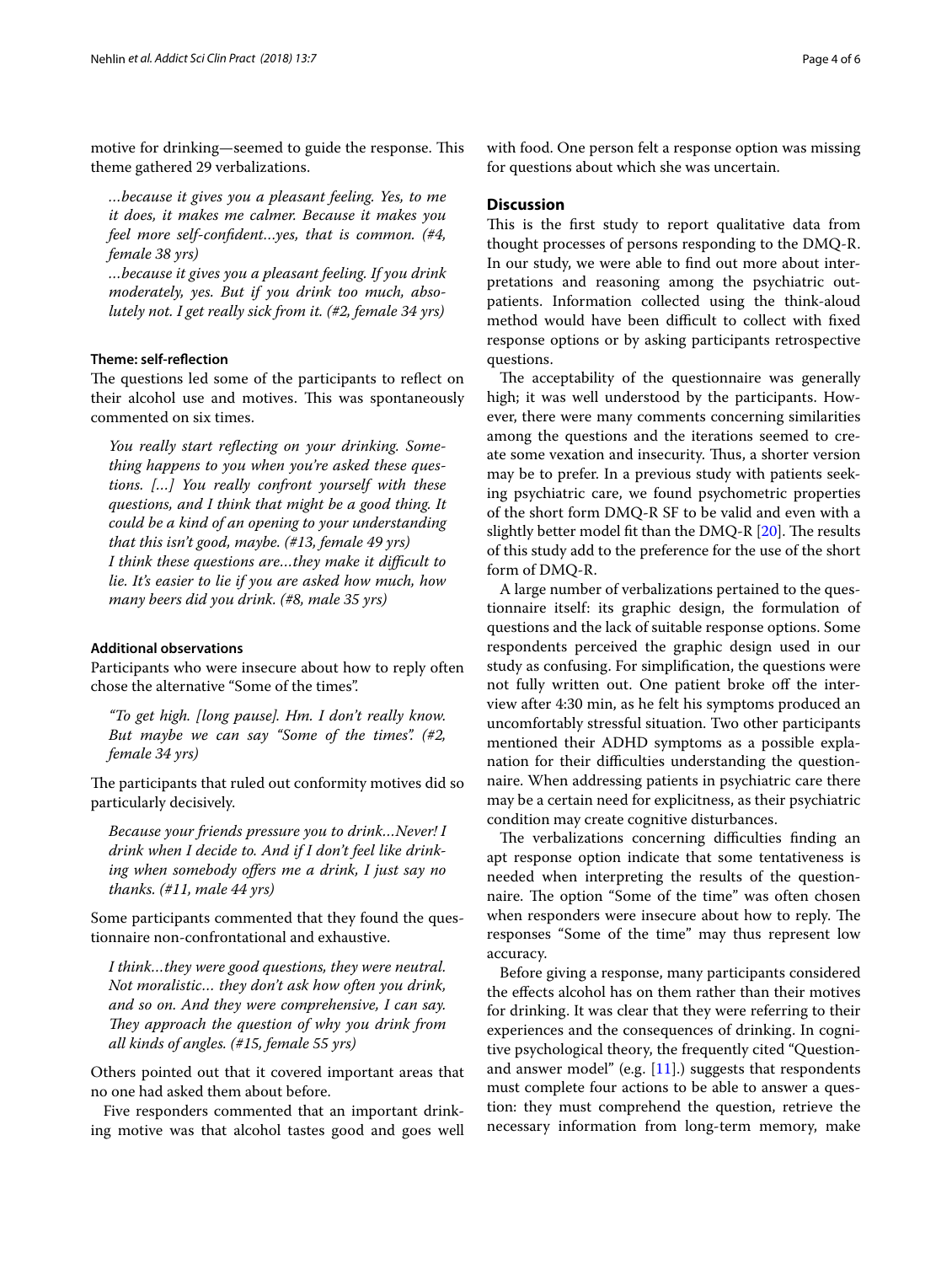a judgement about the information needed to answer the question, and respond to the question. Tus, the thought process that leads to an answer include considering previous experiences and that became evident in the think-aloud interviews. Therefore, we do not deem this reasoning to reduce the validity of the questionnaire.

It is noteworthy that respondents spontaneously commented that the questionnaire made them start refecting on their alcohol use. Although such verbalizations were quite rare during the interviews, considering the nature of those comments, it is likely that the questions on the DMQ-R may launch a self-refection process. Because alcohol use even at moderate levels may impact the course of a psychiatric disorder and the treatment efects [[22,](#page-5-18) [23\]](#page-5-19), such processes may help prevent possible exacerbations due to alcohol. Furthermore, participants in this study perceived the questionnaire as non-confrontational and felt that it covered important areas that no one had asked them about before.

The comments concerning the graphic design generated the major share of comments. This serves as a reminder that a clear and comprehensible design is of importance, in particular in the psychiatric setting. However, design issues are easily resolved. It is more problematic that respondents difered in the interpretation of questions and situations described. Previous psychometric tests of DMQ-R have pointed out variations in item factor loadings in groups of adults as well as adolescents [[8,](#page-5-6) [24](#page-5-20), [25\]](#page-5-21). For example, in some studies item no. 9 ("…to get high") yielded a lower factor loading than other enhancement items among adults. Item no. 17 (…"because it's fun") produced a low factor loading in the enhancement motive among European students  $[26]$  $[26]$ . These inconsistencies may illustrate the fact that questionnaires do not pinpoint a precise measure of people's views and feelings. The result of a self-report questionnaire as reported in numbers and decimals may lead the interpreter into thinking that it is an exact measure of the responder's thoughts and beliefs. In this as well as in previous studies, fndings suggest that questionnaires can be understood in unforeseen ways and that responses may be given with less accuracy than expected. We recommend caregivers as well as researchers to take this into consideration when evaluating results obtained by self-report questionnaires. Keeping this in mind, results from this as well as previous studies still suggest that the DMQ-R is of value for research, prevention and treatment purposes in patients with mood and anxiety disorders.

There are some issues to consider with respect to strengths and measures used to strengthen the weaknesses of the present study. The main strength of this study is that it investigates the questionnaire from the respondent's perspective. It was conducted in a clinical setting and used a cognitive method, previously not used with DMQ-R, to examine how people understand and interpret the questionnaire.

One potential weakness is the interview setting with a researcher present in the room that may have created bias; given that the subject is alcohol, social desirability may have played a role. Still, because of the non-confrontational nature of the questions we believe that risk was small. Further, it is possible that the think-aloud method may have increased the responders' critical attitude to questions in a way that difers from a normal response situation.

As with all research with qualitative analysis, there must be measures to strengthen the neutrality of the coder, which otherwise may afect the interpretations. Nevertheless, interpretation involves a balancing act between adding a perspective to the phenomenon under study and not assigning meaning to the text that is not there. The coauthors reduced that risk via a sound data analysis process with alternative coding and discussions of the data. Further, although the coders were experienced in psychiatric care and/or substance use treatment they were not members of the staf and had not met the participants before, which minimized the infuence of pre-existing assumptions.

This type of study design gives a good understanding of perceptions in a group of individuals, but it is not possible to generalize the results from the study in a quantitative manner. Instead, description of context, process of analysis and appropriate quotations can inform and enhance readers' understandings of how the fndings can be transferred to other settings or groups.

The number of participants was relatively small, however qualitative research is often based on small sample sizes where understanding of experiences and perceptions is the subject. Nevertheless, a larger sample could have made it possible to include participants of diferent ages, diferent diagnoses and diferent experiences of alcohol.

## **Conclusions**

The results suggest a support for the use of DMQ-R in outpatients in psychiatric care for research, prevention and treatment purposes. Still, when interpreting the DMQ-R, a certain insecurity of the exactness of answers should be considered. The graphic design should be particularly clear in this group of patients.

## **Additional fle**

<span id="page-4-0"></span>**[Additional fle](https://doi.org/10.1186/s13722-018-0109-1) 1.** The Drinking Motives Questionnaire in the version used in the study. English translation supplied.